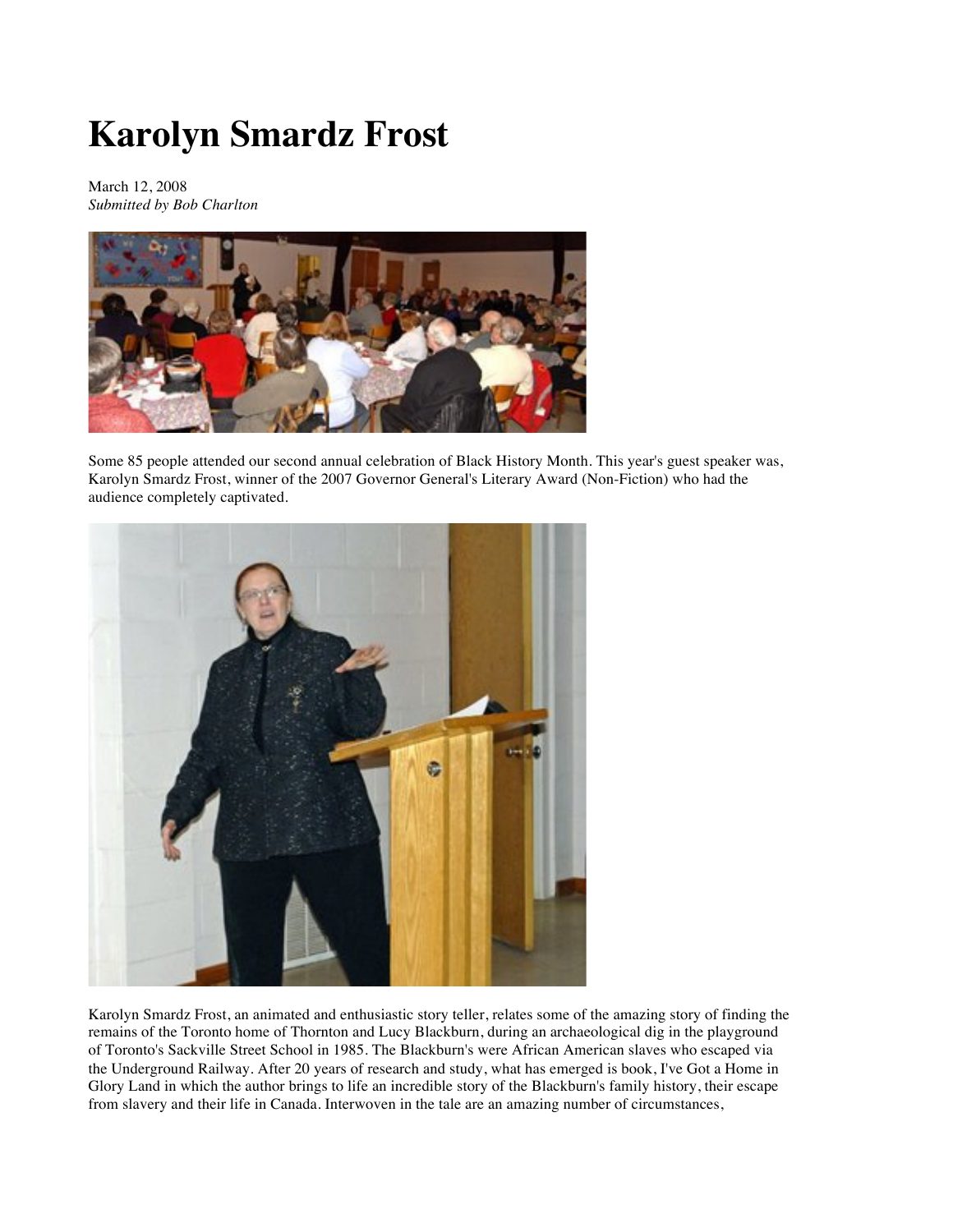coincidences and historical.



Karolyn Smardz Frost autographing copies of her award winning book for appreciative fans.